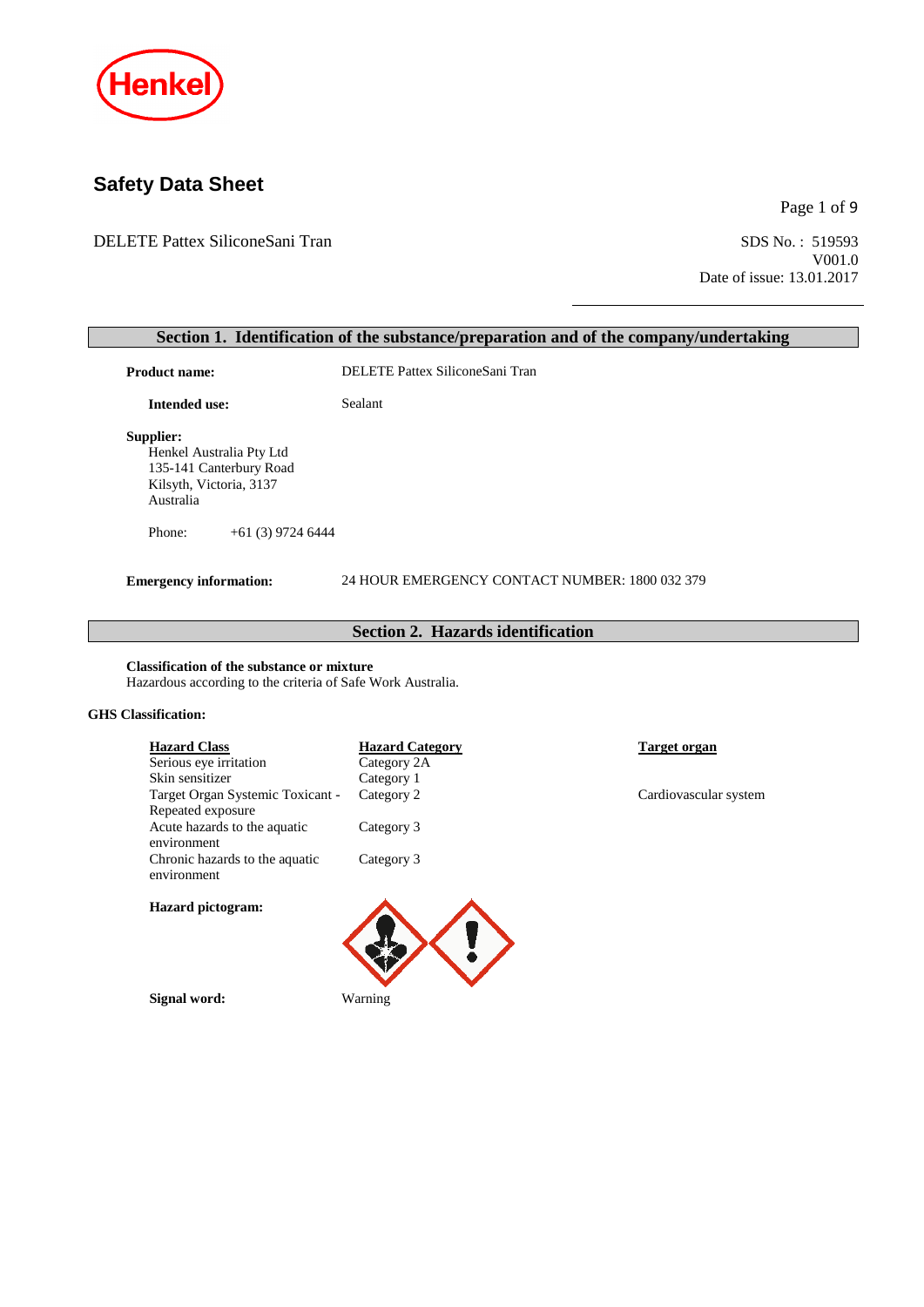| Hazard statement(s):               | H317 May cause an allergic skin reaction.<br>H319 Causes serious eye irritation.<br>H373 May cause damage to organs through prolonged or repeated exposure.<br>H412 Harmful to aquatic life with long lasting effects.                                                                                                                                                                                                                                                                          |
|------------------------------------|-------------------------------------------------------------------------------------------------------------------------------------------------------------------------------------------------------------------------------------------------------------------------------------------------------------------------------------------------------------------------------------------------------------------------------------------------------------------------------------------------|
| <b>Precautionary Statement(s):</b> |                                                                                                                                                                                                                                                                                                                                                                                                                                                                                                 |
| <b>Prevention:</b>                 | P260 Do not breathe dust/fume/gas/mist/vapours/spray.<br>P264 Wash hands thoroughly after handling.<br>P272 Contaminated work clothing should not be allowed out of the workplace.<br>P273 Avoid release to the environment.<br>P280 Wear protective gloves/protective clothing/eye protection/face protection.                                                                                                                                                                                 |
| <b>Response:</b>                   | P302+P352 IF ON SKIN: Wash with plenty of water.<br>P305+P351+P338 IF IN EYES: Rinse cautiously with water for several minutes. Remove<br>contact lenses, if present and easy to do. Continue rinsing.<br>P314 Get medical advice/attention if you feel unwell.<br>P333+P313 If skin irritation or rash occurs: Get medical advice/attention.<br>P337+P313 If eye irritation persists: Get medical advice/attention.<br>P363 Wash contaminated clothing before reuse.<br>P391 Collect spillage. |
| Disposal:                          | P501 Dispose of contents/container to an appropriate treatment and disposal facility in<br>accordance with applicable laws and regulations.                                                                                                                                                                                                                                                                                                                                                     |

#### **Dangerous Goods information:**

Not classified as Dangerous Goods according to the criteria of the Australian Code for the Transport of Dangerous Goods by Road and Rail (ADG Code).

# **Section 3. Composition / information on ingredients**

#### **Identity of ingredients:**

| <b>Chemical ingredients</b>                     | CAS-No.    | <b>Proportion</b> |
|-------------------------------------------------|------------|-------------------|
| Distillates (petroleum), hydrotreated middle    | 64742-46-7 | $10 - 30\%$       |
| Butan-2-one O,O',O''-(methylsilylidyne)trioxime | 22984-54-9 | $10-30\%$         |
| Butan-2-one O,O',O''-(vinylsilylidyne)trioxime  | 2224-33-1  | $1\%$             |
| N-(3-(Trimethoxysilyl)propyl)ethylenediamine    | 1760-24-3  | $1\%$             |
| non hazardous ingredients~                      |            | $60 - 100\%$      |

| <b>Section 4. First aid measures</b> |                                                                                                                                       |  |
|--------------------------------------|---------------------------------------------------------------------------------------------------------------------------------------|--|
| <b>Ingestion:</b>                    | Do not induce vomiting.<br>Have victim rinse mouth thoroughly with water.<br>Seek medical advice.                                     |  |
| Skin:                                | In case of contact, immediately remove contaminated clothing and flush skin with copious<br>amounts of water.<br>Seek medical advice. |  |
| <b>Eyes:</b>                         | Rinse immediately with plenty of water, also under the eyelids, for at least 15 minutes.<br>Seek medical advice.                      |  |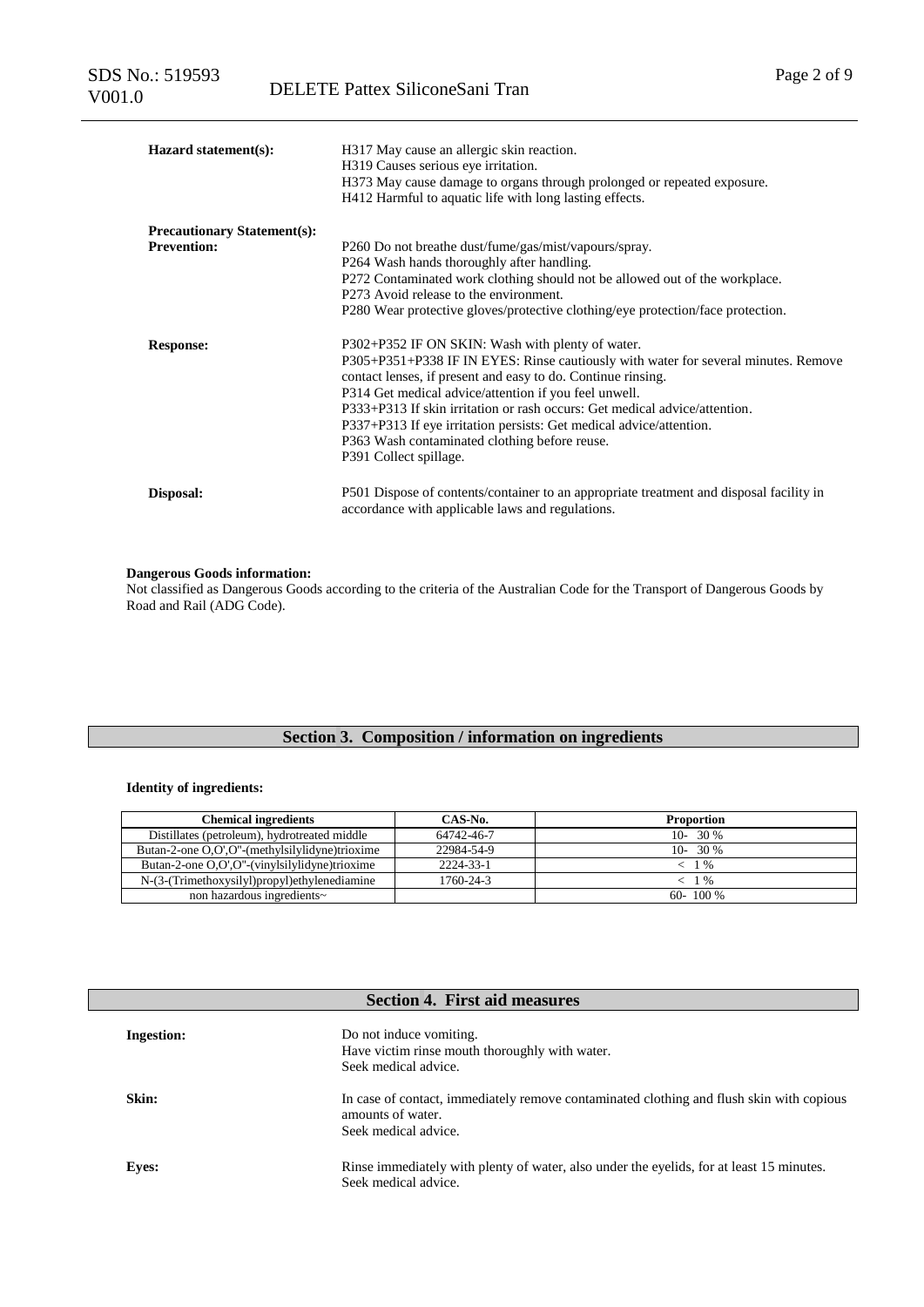| Inhalation:                                        | Move to fresh air.<br>Keep warm and in a quiet place.<br>Seek medical advice. |
|----------------------------------------------------|-------------------------------------------------------------------------------|
| <b>First Aid facilities:</b>                       | Eye wash and safety shower<br>Normal washroom facilities                      |
| <b>Medical attention and special</b><br>treatment: | Treat symptomatically.                                                        |

### **Section 5. Fire fighting measures**

| Suitable extinguishing media:                      | Carbon dioxide, foam, powder                                                                                                                                                                                                                     |
|----------------------------------------------------|--------------------------------------------------------------------------------------------------------------------------------------------------------------------------------------------------------------------------------------------------|
| Decomposition products in case of<br>fire::        | Thermal decomposition can lead to release of irritating gases and vapors.<br>carbon monoxide<br>Carbon dioxide.<br>Oxides of nitrogen.<br>Silica fume<br>Thermal decomposition of this product may release formal deliver which is a carcinogen. |
| Special protective equipment for<br>fire-fighters: | Wear full protective clothing.<br>Fire fighters should wear positive pressure self-contained breathing apparatus (SCBA).                                                                                                                         |
| <b>Additional fire fighting advice:</b>            | In case of fire, keep containers cool with water spray.<br>Collect contaminated fire fighting water separately. It must not enter drains.                                                                                                        |

# **Section 6. Accidental release measures**

| <b>Personal precautions:</b>      | Avoid contact with skin and eyes.<br>Ensure adequate ventilation.<br>Wear protective equipment.                                                                                                             |
|-----------------------------------|-------------------------------------------------------------------------------------------------------------------------------------------------------------------------------------------------------------|
| <b>Environmental precautions:</b> | Do not let product enter drains.                                                                                                                                                                            |
| Clean-up methods:                 | Scrape up as much material as possible.<br>Ensure adequate ventilation.<br>Store in a partly filled, closed container until disposal.<br>Dispose of contaminated material as waste according to Section 13. |

| Section 7. Handling and storage       |                                                                                                                                                                                   |  |
|---------------------------------------|-----------------------------------------------------------------------------------------------------------------------------------------------------------------------------------|--|
| <b>Precautions for safe handling:</b> | Ensure that workrooms are adequately ventilated.<br>Avoid contact with eyes, skin and clothing.<br>Wear suitable protective clothing, safety glasses and gloves.                  |  |
| <b>Conditions for safe storage:</b>   | Keep container tightly sealed.<br>Do not store or use near heat, spark, open flame or other sources of ignition.<br>Store in a cool, well-ventilated place.<br>$\epsilon$ + 30 °C |  |

# **Section 8. Exposure controls / personal protection**

#### **National exposure standards:**

| <b>Ingredient [Regulated substance]</b>        | form of<br>exposure | $TWA$ (ppm) | <b>TWA</b><br>(mg/m3) | Peak Limit.<br>(ppm) | Peak Limit.<br>(mg/m3) | <b>STEL (ppm) STEL</b> | (mg/m3) |
|------------------------------------------------|---------------------|-------------|-----------------------|----------------------|------------------------|------------------------|---------|
| <b>OIL MIST. REFINED MINERAL</b><br>64742-46-7 | Mist.               |             |                       |                      |                        |                        |         |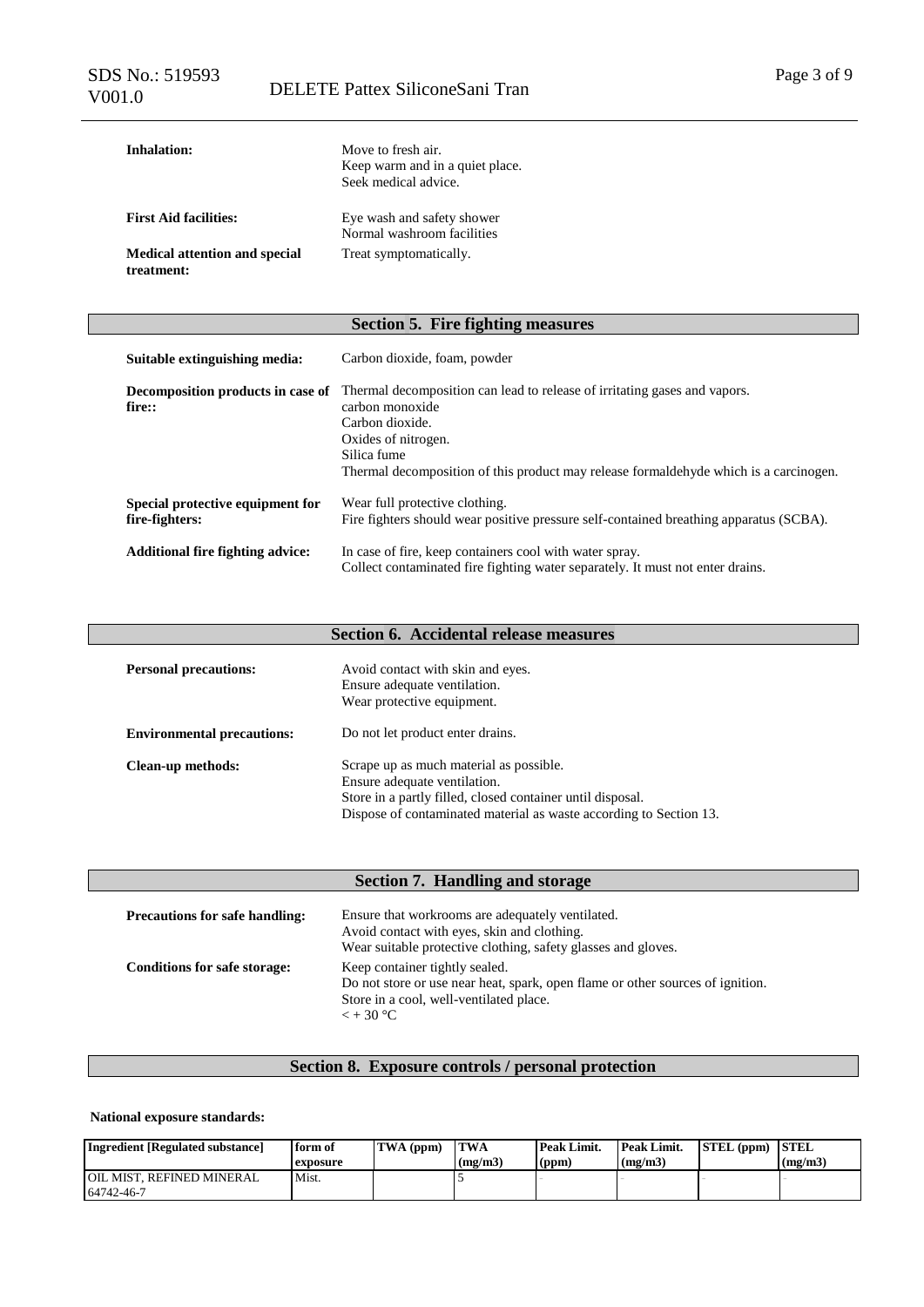| <b>Engineering controls:</b>   | Ensure good ventilation/extraction.                                                                                                                                                                                                                                                                                   |
|--------------------------------|-----------------------------------------------------------------------------------------------------------------------------------------------------------------------------------------------------------------------------------------------------------------------------------------------------------------------|
| Eye protection:                | For eye protection, use tightly fitted safety goggles and a face-shield                                                                                                                                                                                                                                               |
| <b>Skin protection:</b>        | Wear suitable protective clothing.<br>Suitable protective gloves.                                                                                                                                                                                                                                                     |
|                                | Please note that in practice the working life of chemical resistant gloves may be<br>considerably reduced as a result of many influencing factors (e.g. temperature). Suitable<br>risk assessment should be carried out by the end user. If signs of wear and tear are noticed<br>then the gloves should be replaced. |
| <b>Respiratory protection:</b> | If inhalation risk exists, wear a respirator or air supplied mask complying with the<br>requirements of AS/NZS 1715 and AS/NZS 1716.                                                                                                                                                                                  |

# **Section 9. Physical and chemical properties**

Appearance: Neutral **Odor:** Mild **Specific gravity:** 0.985 **Flash point:** > 100 °C (> 212 °F)<br>Density: 0.985 g/cm3 **Solubility in water:** 

Smooth 0.985 g/cm3<br>Insoluble

|                                             | <b>Section 10. Stability and reactivity</b>                                                                                                                                                                     |
|---------------------------------------------|-----------------------------------------------------------------------------------------------------------------------------------------------------------------------------------------------------------------|
| <b>Stability:</b>                           | Stable under recommended storage conditions.                                                                                                                                                                    |
| <b>Conditions to avoid:</b>                 | Avoid excessive heat and ignition sources.<br>Moisture.                                                                                                                                                         |
| Incompatible materials:                     | Strong oxidizing agents.<br>Polymerises in presence of water.<br>Reaction with strong acids.<br>Reaction with strong bases                                                                                      |
| <b>Hazardous decomposition</b><br>products: | Thermal decomposition can lead to release of irritating gases and vapors.<br>Carbon monoxide.<br>Carbon dioxide.<br>Oxides of nitrogen.<br>At higher temperatures $(>150C)$ may release formal dehyde (traces). |

# **Section 11. Toxicological information**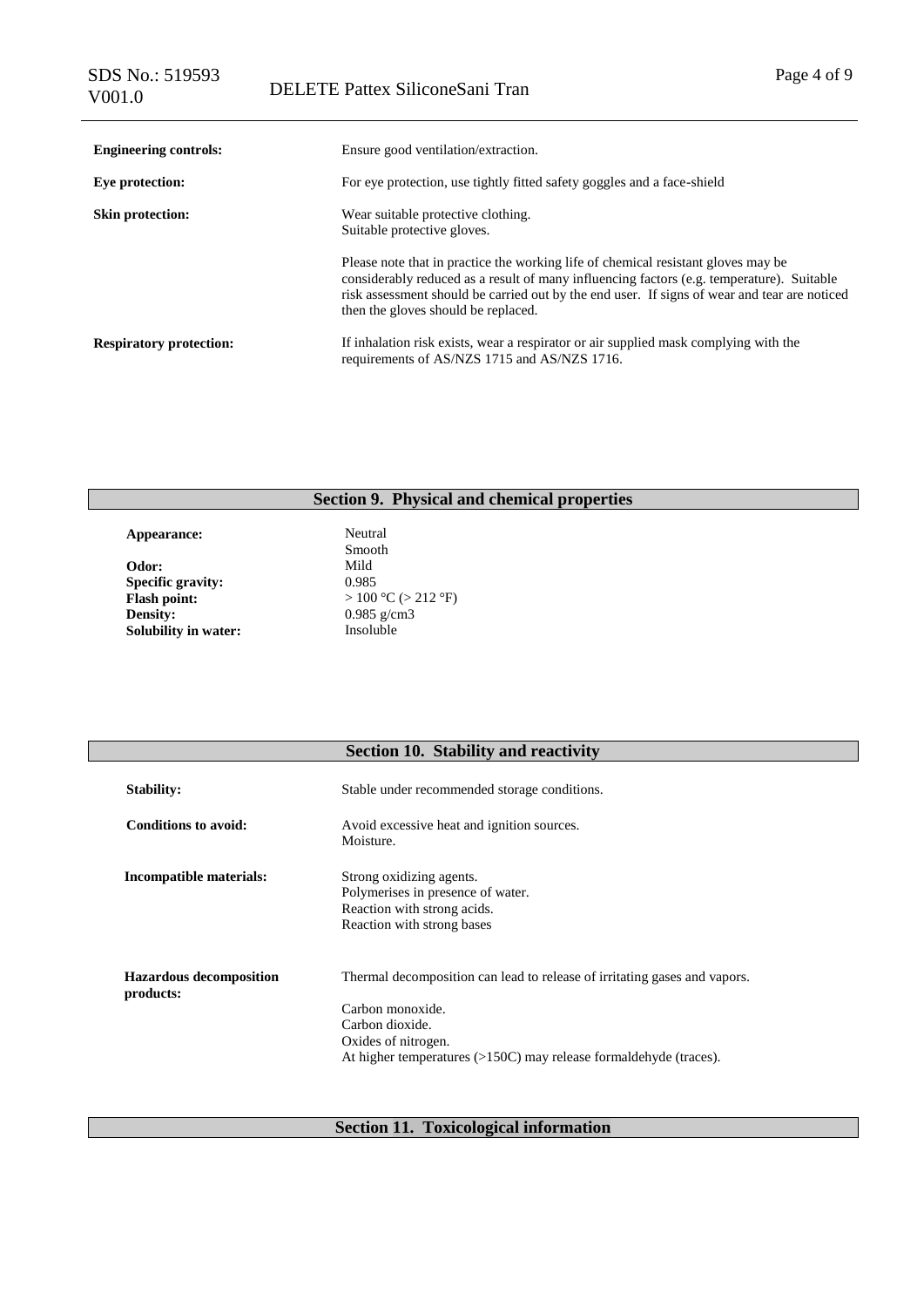| <b>Health Effects:</b> |                                                                                           |
|------------------------|-------------------------------------------------------------------------------------------|
| <b>Ingestion:</b>      | Ingestion can cause gastrointestinal irritation, nausea, vomiting and diarrhea.           |
| Skin:                  | May cause mild skin irritation.                                                           |
|                        | Symptoms may include redness, edema, drying, defatting and cracking of the skin.          |
|                        | May cause skin sensitization.                                                             |
| <b>Eves:</b>           | Causes serious eye irritation.                                                            |
|                        | Symptoms may include severe irritation, pain, tearing, blurred vision.                    |
| <b>Inhalation:</b>     | Inhalation of vapors or mists of the product may be irritating to the respiratory system. |

#### **Acute toxicity:**

| <b>Hazardous</b> components | <b>Value</b> | <b>Value</b>            | Route of    | <b>Exposure</b> | <b>Species</b> | <b>Method</b>              |
|-----------------------------|--------------|-------------------------|-------------|-----------------|----------------|----------------------------|
| CAS-No.                     | type         |                         | application | time            |                |                            |
| Butan-2-one O.O'.O"-        | LD50         | $2,463$ mg/kg           | oral        |                 | rat            | OECD Guideline 401 (Acute) |
| (methylsilylidyne)trioxim   | LD50         | $> 2,000 \text{ mg/kg}$ |             |                 | rat            | Oral Toxicity)             |
| e                           |              |                         | dermal      |                 |                | OECD Guideline 402 (Acute  |
| 22984-54-9                  |              |                         |             |                 |                | Dermal Toxicity)           |
| Butan-2-one O,O',O"-        | LD50         | $> 2,000 \text{ mg/kg}$ | oral        |                 | rat            | OECD Guideline 425 (Acute  |
| (vinylsilylidyne)trioxime   | LD50         | $> 2,009$ mg/kg         |             |                 | rat            | Oral Toxicity: Up-and-Down |
| 2224-33-1                   |              |                         | dermal      |                 |                | Procedure)                 |
|                             |              |                         |             |                 |                | OECD Guideline 402 (Acute  |
|                             |              |                         |             |                 |                | Dermal Toxicity)           |
| $N-(3-$                     | LD50         | $2,295$ mg/kg           | oral        |                 | rat            | EPA OPPTS 870.1100 (Acute  |
| (Trimethoxysilyl)propyl)e   | LC50         | $1.49 - 2.44$ mg/l      | inhalation  | 4 h             | rat            | Oral Toxicity)             |
| thylenediamine              | LD50         | $> 2,000 \text{ mg/kg}$ | dermal      |                 | rat            | EPA OPPTS 870.1300 (Acute  |
| 1760-24-3                   |              |                         |             |                 |                | inhalation toxicity)       |
|                             |              |                         |             |                 |                | EPA OPPTS 870.1200 (Acute  |
|                             |              |                         |             |                 |                | Dermal Toxicity)           |

#### **Serious eye damage/irritation:**

| <b>Hazardous</b> components<br>CAS-No. | <b>Result</b>     | <b>Exposure</b><br>time | <b>Species</b> | <b>Method</b>               |
|----------------------------------------|-------------------|-------------------------|----------------|-----------------------------|
|                                        |                   |                         |                |                             |
| Butan-2-one $O.O'.O''-$                | irritating        |                         | rabbit         | OECD Guideline 405 (Acute   |
| (methylsilylidyne)trioxim              |                   |                         |                | Eye Irritation / Corrosion) |
| e                                      |                   |                         |                |                             |
| 22984-54-9                             |                   |                         |                |                             |
| $N-(3-$                                | highly irritating |                         | rabbit         | OECD Guideline 405 (Acute   |
| (Trimethoxysilyl)propyl)e              |                   |                         |                | Eye Irritation / Corrosion) |
| thylenediamine                         |                   |                         |                |                             |
| 1760-24-3                              |                   |                         |                |                             |

### **Respiratory or skin sensitization:**

| <b>Hazardous components</b> | <b>Result</b> | <b>Test type</b> | <b>Species</b> | Method                     |
|-----------------------------|---------------|------------------|----------------|----------------------------|
| CAS-No.                     |               |                  |                |                            |
| Butan-2-one O,O',O"-        | Sensitizing   | Guinea pig       | guinea pig     | OECD Guideline 406 (Skin   |
| (methylsilylidyne)trioxim   |               | maximisat        |                | Sensitisation)             |
| e                           |               | ion test         |                |                            |
| 22984-54-9                  |               |                  |                |                            |
| Butan-2-one O,O',O"-        | Sensitizing   | Guinea pig       | guinea pig     | OECD Guideline 406 (Skin   |
| (vinylsilylidyne)trioxime   |               | maximisat        |                | Sensitisation)             |
| 2224-33-1                   |               | ion test         |                |                            |
| $N-(3-$                     | sensitising   | Mouse            | guinea pig     | OECD Guideline 429 (Skin   |
| (Trimethoxysilyl)propyl)e   |               | local            |                | Sensitisation: Local Lymph |
| thylenediamine              |               | lymphnod         |                | Node Assay)                |
| 1760-24-3                   |               | e assay          |                |                            |
|                             |               | (LLNA)           |                |                            |

#### **Germ cell mutagenicity:**

| <b>Hazardous components</b><br>CAS-No.                            | <b>Result</b> | Type of study /<br>Route of<br>administration           | <b>Metabolic</b><br>activation /<br><b>Exposure time</b> | <b>Species</b> | <b>Method</b>                                                       |
|-------------------------------------------------------------------|---------------|---------------------------------------------------------|----------------------------------------------------------|----------------|---------------------------------------------------------------------|
| Butan-2-one $O.O'.O''-$<br>(vinylsilylidyne)trioxime<br>2224-33-1 | negative      | bacterial reverse<br>mutation assay (e.g.<br>Ames test) | with and without                                         |                | <b>OECD</b> Guideline 471<br>(Bacterial Reverse Mutation)<br>Assay) |
| Butan-2-one $O.O'.O''-$<br>(vinylsilylidyne)trioxime<br>2224-33-1 | negative      | intraperitoneal                                         |                                                          | mouse          | OECD Guideline 474<br>(Mammalian Erythrocyte)<br>Micronucleus Test) |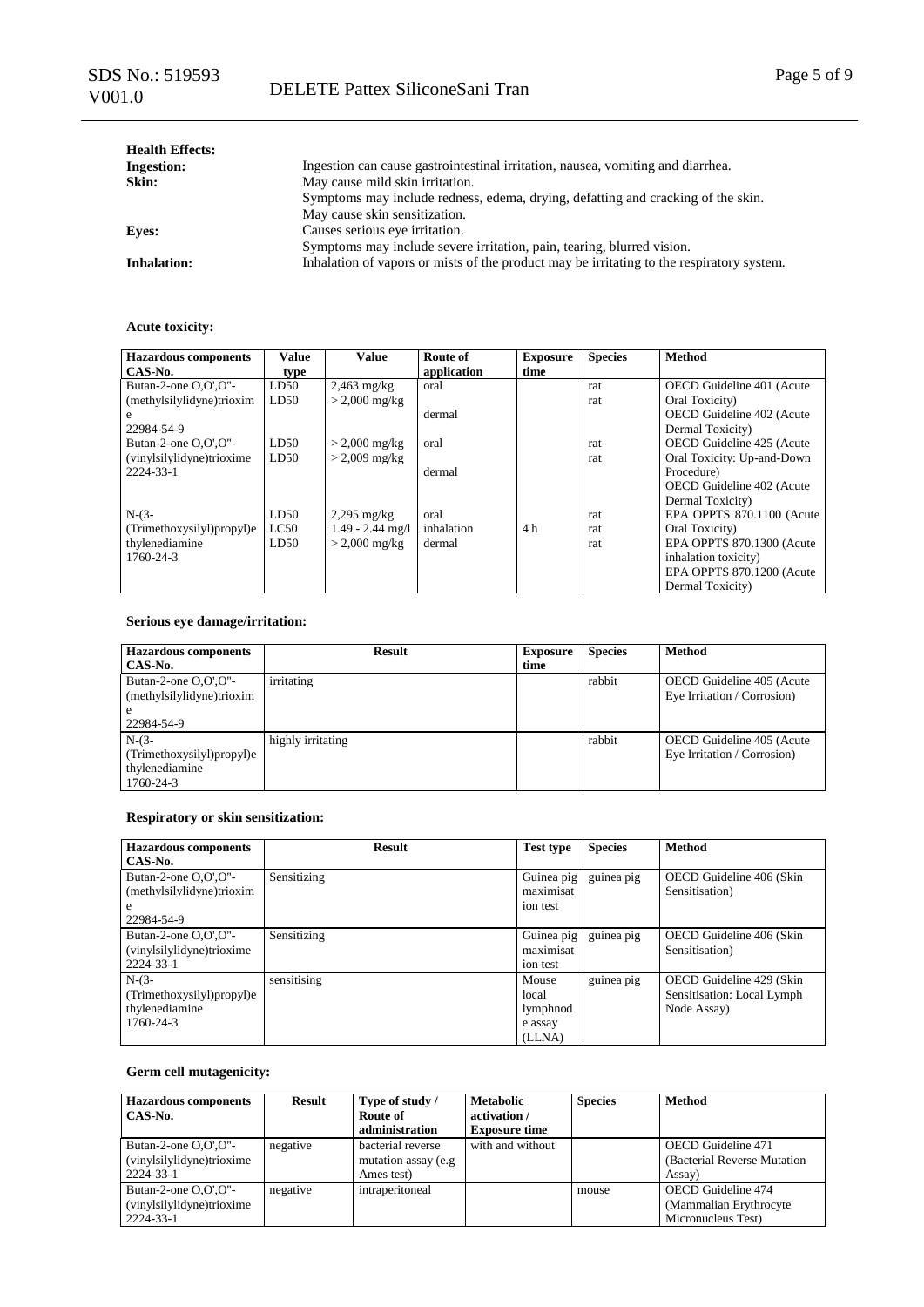### **Repeated dose toxicity:**

| <b>Hazardous components</b><br>CAS-No.                            | Result           | Route of<br>application | <b>Exposure time</b> /<br><b>Frequency of</b><br>treatment | <b>Species</b> | <b>Method</b>                                                                                                                                |
|-------------------------------------------------------------------|------------------|-------------------------|------------------------------------------------------------|----------------|----------------------------------------------------------------------------------------------------------------------------------------------|
| Butan-2-one $O.O'.O''-$<br>(vinylsilylidyne)trioxime<br>2224-33-1 | $NOAEL=10$ mg/kg | oral: gavage            |                                                            | rat            | OECD Guideline 422<br>(Combined Repeated Dose)<br>Toxicity Study with the<br>Reproduction / Developmental<br><b>Toxicity Screening Test)</b> |

# **Section 12. Ecological information**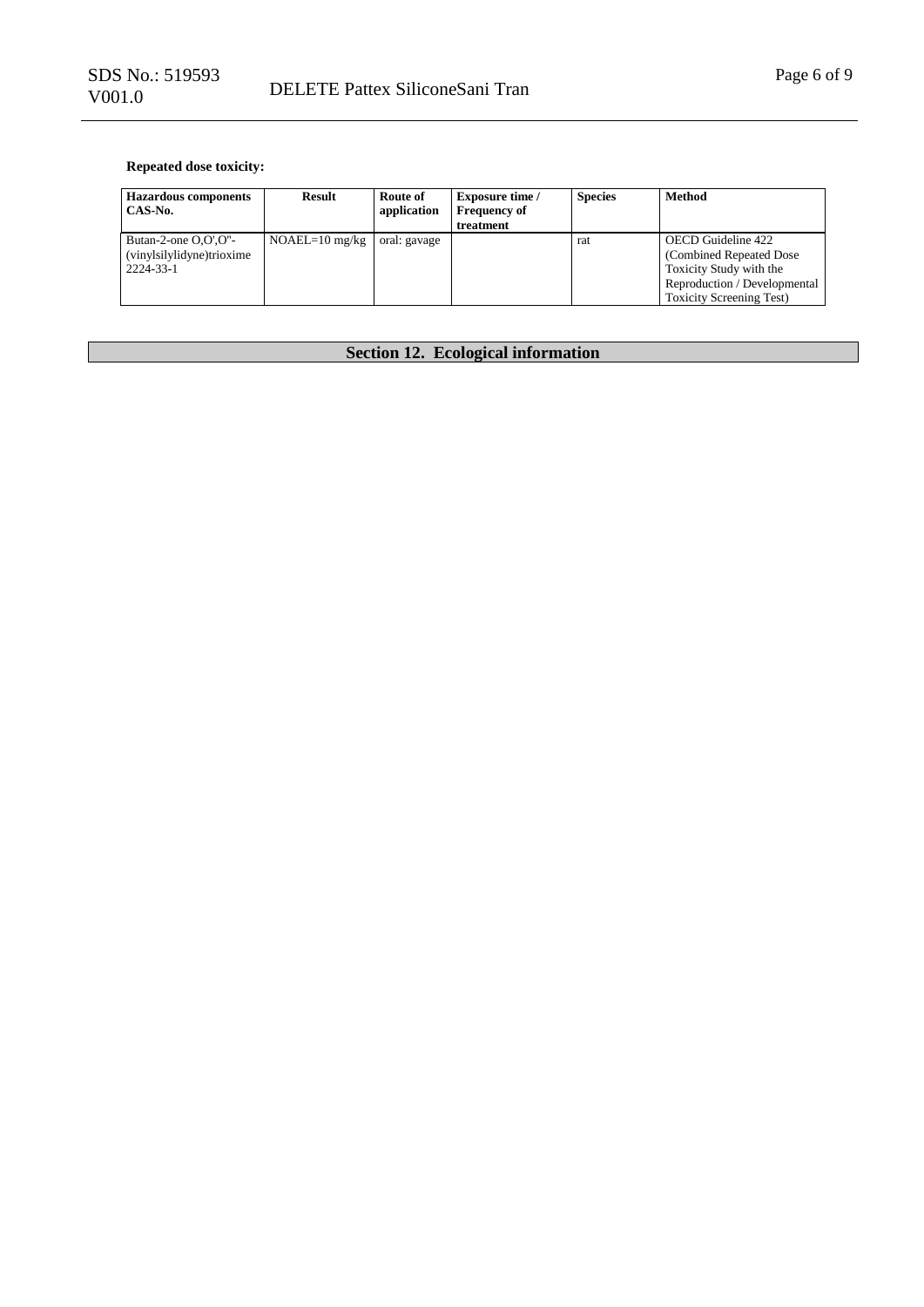#### General ecological information: Do not empty into drains / surface water / ground water.

**Ecotoxicity:** Harmful to aquatic life with long lasting effects.

#### **Toxicity:**

| <b>Hazardous components</b>                       | Value        | Value               | Acute                           | <b>Exposure</b> | <b>Species</b>                                                                 | Method                                    |
|---------------------------------------------------|--------------|---------------------|---------------------------------|-----------------|--------------------------------------------------------------------------------|-------------------------------------------|
| CAS-No.                                           | type         |                     | <b>Toxicity</b><br><b>Study</b> | time            |                                                                                |                                           |
| Butan-2-one O,O',O"-                              | LC50         | $> 560$ mg/l        | Fish                            | 96h             | Brachydanio rerio (new name:                                                   | <b>OECD</b> Guideline                     |
| (methylsilylidyne)trioxime                        |              |                     |                                 |                 | Danio rerio)                                                                   | 203 (Fish, Acute                          |
| 22984-54-9                                        |              |                     |                                 |                 |                                                                                | <b>Toxicity Test)</b>                     |
| Butan-2-one O,O',O"-                              | EC50         | $> 750$ mg/l        | Daphnia                         | 48h             | Daphnia magna                                                                  | <b>OECD</b> Guideline                     |
| (methylsilylidyne)trioxime                        |              |                     |                                 |                 |                                                                                | 202 (Daphnia sp.                          |
| 22984-54-9                                        |              |                     |                                 |                 |                                                                                | Acute                                     |
|                                                   |              |                     |                                 |                 |                                                                                | Immobilisation                            |
|                                                   |              |                     |                                 |                 |                                                                                | Test)                                     |
| Butan-2-one O,O',O"-                              | EC50         | 94 mg/l             | Algae                           | 72h             | Selenastrum capricornutum                                                      | <b>OECD</b> Guideline                     |
| (methylsilylidyne)trioxime                        |              |                     |                                 |                 | (new name: Pseudokirchnerella   201 (Alga, Growth                              |                                           |
| 22984-54-9<br>Butan-2-one O,O',O"-                | <b>NOEC</b>  | $30 \text{ mg}/1$   | Algae                           | 72 h            | subcapitata)<br>Selenastrum capricornutum                                      | Inhibition Test)<br><b>OECD</b> Guideline |
| (methylsilylidyne)trioxime                        |              |                     |                                 |                 | (new name: Pseudokirchnerella 201 (Alga, Growth                                |                                           |
| 22984-54-9                                        |              |                     |                                 |                 | subcapitata)                                                                   | Inhibition Test)                          |
| Butan-2-one O,O',O"-                              | LC50         | $> 560$ mg/l        | Fish                            | 96h             | Brachydanio rerio (new name:                                                   | <b>OECD</b> Guideline                     |
| (vinylsilylidyne)trioxime                         |              |                     |                                 |                 | Danio rerio)                                                                   | 203 (Fish, Acute                          |
| 2224-33-1                                         |              |                     |                                 |                 |                                                                                | <b>Toxicity Test)</b>                     |
| Butan-2-one O,O',O"-                              | <b>NOEC</b>  | $50 \text{ mg}/1$   | Fish                            | 14 d            | Oryzias latipes                                                                | <b>OECD</b> Guideline                     |
| (vinylsilylidyne)trioxime                         |              |                     |                                 |                 |                                                                                | 204 (Fish,                                |
| 2224-33-1                                         |              |                     |                                 |                 |                                                                                | <b>Prolonged Toxicity</b>                 |
|                                                   |              |                     |                                 |                 |                                                                                | Test: 14-day Study)                       |
| Butan-2-one O,O',O"-<br>(vinylsilylidyne)trioxime | EC50         | $201$ mg/l          | Daphnia                         | 48h             | Daphnia magna                                                                  | <b>OECD</b> Guideline<br>202 (Daphnia sp. |
| 2224-33-1                                         |              |                     |                                 |                 |                                                                                | Acute                                     |
|                                                   |              |                     |                                 |                 |                                                                                | Immobilisation                            |
|                                                   |              |                     |                                 |                 |                                                                                | Test)                                     |
| Butan-2-one O,O',O"-                              | EC50         | 94 mg/l             | Algae                           | 72h             | Selenastrum capricornutum                                                      | <b>OECD</b> Guideline                     |
| (vinylsilylidyne)trioxime                         |              |                     |                                 |                 | (new name: Pseudokirchnerella 201 (Alga, Growth                                |                                           |
| 2224-33-1                                         |              |                     |                                 |                 | subcapitata)                                                                   | <b>Inhibition Test)</b>                   |
| Butan-2-one O,O',O"-                              | <b>NOEC</b>  | $30 \text{ mg}/1$   | Algae                           | 72 h            | Selenastrum capricornutum<br>(new name: Pseudokirchnerella   201 (Alga, Growth | <b>OECD</b> Guideline                     |
| (vinylsilylidyne)trioxime<br>2224-33-1            |              |                     |                                 |                 | subcapitata)                                                                   | Inhibition Test)                          |
| $N-(3-$                                           | LC50         | $168$ mg/l          | Fish                            | 96 h            | Pimephales promelas                                                            | <b>OECD</b> Guideline                     |
| (Trimethoxysilyl)propyl)ethyl                     |              |                     |                                 |                 |                                                                                | 203 (Fish, Acute                          |
| enediamine                                        |              |                     |                                 |                 |                                                                                | <b>Toxicity Test)</b>                     |
| 1760-24-3                                         |              |                     |                                 |                 |                                                                                |                                           |
| $N-(3-$                                           | EC50         | $87.4 \text{ mg}/1$ | Daphnia                         | 48 h            | Daphnia magna                                                                  | <b>OECD</b> Guideline                     |
| (Trimethoxysilyl)propyl)ethyl                     |              |                     |                                 |                 |                                                                                | 202 (Daphnia sp.                          |
| enediamine<br>1760-24-3                           |              |                     |                                 |                 |                                                                                | Acute<br>Immobilisation                   |
|                                                   |              |                     |                                 |                 |                                                                                | Test)                                     |
| $N-(3-$                                           | EC50         | $8.8 \text{ mg}/l$  | Algae                           | 96 h            | Pseudokirchnerella subcapitata                                                 | <b>OECD</b> Guideline                     |
| (Trimethoxysilyl)propyl)ethyl                     |              |                     |                                 |                 |                                                                                | 201 (Alga, Growth                         |
| enediamine                                        |              |                     |                                 |                 |                                                                                | Inhibition Test)                          |
| 1760-24-3                                         |              |                     |                                 |                 |                                                                                |                                           |
| $N-(3-$                                           | <b>NOEC</b>  | $3.1 \text{ mg}/1$  | Algae                           | 96 h            | Pseudokirchnerella subcapitata                                                 | <b>OECD</b> Guideline                     |
| (Trimethoxysilyl)propyl)ethyl                     |              |                     |                                 |                 |                                                                                | 201 (Alga, Growth                         |
| enediamine                                        |              |                     |                                 |                 |                                                                                | Inhibition Test)                          |
| 1760-24-3<br>$N-(3-$                              | <b>EC 50</b> | 435 mg/l            | Bacteria                        | 3 <sub>h</sub>  |                                                                                | <b>OECD</b> Guideline                     |
| (Trimethoxysilyl)propyl)ethyl                     |              |                     |                                 |                 |                                                                                | 209 (Activated                            |
| enediamine                                        |              |                     |                                 |                 |                                                                                | Sludge, Respiration                       |
| 1760-24-3                                         |              |                     |                                 |                 |                                                                                | Inhibition Test)                          |

#### **Persistence and degradability:**

| $- -$<br>-----<br>nponents<br>Hazai<br>con<br>rdous | Kesult<br>------- | –<br>Koute<br>-01<br>__<br>. | $\cdots$<br>Degradabilit | Methoc<br>$\cdots$ |
|-----------------------------------------------------|-------------------|------------------------------|--------------------------|--------------------|
| ъ.<br>NU.                                           |                   | ony<br>.<br>auon             |                          |                    |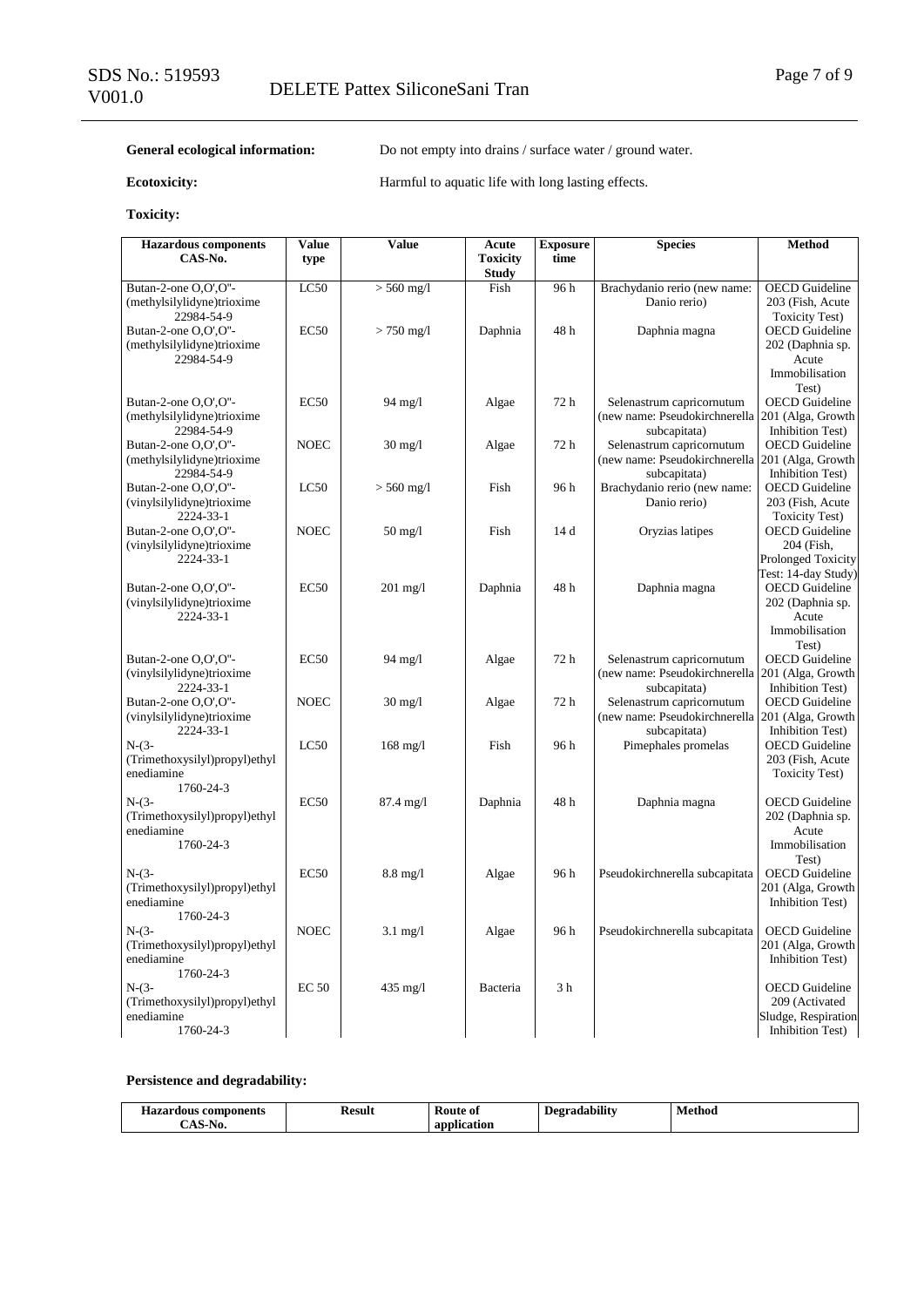| Butan-2-one $O.O'.O''-$<br>(methylsilylidyne)trioxime<br>22984-54-9 | Not.<br>biodegradable. | readily aerobic | 26 % | OECD Guideline 301 C (Ready<br>Biodegradability: Modified MITI<br>$Test$ (I))        |
|---------------------------------------------------------------------|------------------------|-----------------|------|--------------------------------------------------------------------------------------|
| Butan-2-one $O.O'.O''-$<br>(vinylsilylidyne)trioxime<br>2224-33-1   | Not<br>biodegradable.  | readily aerobic | 26 % | OECD Guideline 301 C (Ready<br>Biodegradability: Modified MITI<br>$Test$ (I)         |
| $N-(3-$<br>(Trimethoxysilyl)propyl)ethyl<br>enediamine<br>1760-24-3 |                        | aerobic         | 50 % | OECD Guideline 301 A (new<br>version) (Ready Biodegradability:<br>DOC Die Away Test) |

#### **Bioaccumulative potential / Mobility in soil:**

| <b>Hazardous</b> components                                         | LogPow  | Bioconcentration | Exposure | <b>Species</b> | Temperature | Method        |
|---------------------------------------------------------------------|---------|------------------|----------|----------------|-------------|---------------|
| CAS-No.                                                             |         | factor (BCF)     | time     |                |             |               |
| Butan-2-one $O.O'.O''-$<br>(methylsilylidyne)trioxime<br>22984-54-9 | 9.83    |                  |          |                |             | not specified |
| $N-(3-$<br>(Trimethoxysilyl)propyl)ethyl<br>enediamine<br>1760-24-3 | $-1.67$ |                  |          |                |             | not specified |

|                                        | <b>Section 13. Disposal considerations</b>                                                                                                                                                                                                    |
|----------------------------------------|-----------------------------------------------------------------------------------------------------------------------------------------------------------------------------------------------------------------------------------------------|
| Waste disposal of product:             | Dispose of in accordance with local and national regulations.                                                                                                                                                                                 |
| <b>Disposal for uncleaned package:</b> | After use, tubes, cartons and bottles containing residual product should be disposed of as<br>chemically contaminated waste in an authorised legal land fill site or incinerated.<br>Disposal must be made according to official regulations. |

#### **Section 14. Transport information**

#### **Road and Rail Transport:**

Dangerous Goods information: Not classified as Dangerous Goods according to the criteria of the Australian Code for the Transport of Dangerous Goods by Road and Rail (ADG Code).

**General information:** Not hazardous according to RID, ADR, ADN, IMDG, IATA-DGR.

### **Section 15. Regulatory information**

| <b>SUSMP Poisons Schedule</b> | None                                                                                                               |
|-------------------------------|--------------------------------------------------------------------------------------------------------------------|
| AICS:                         | All components are listed or are exempt from listing on the Australian Inventory of<br>Chemical Substances (AICS). |